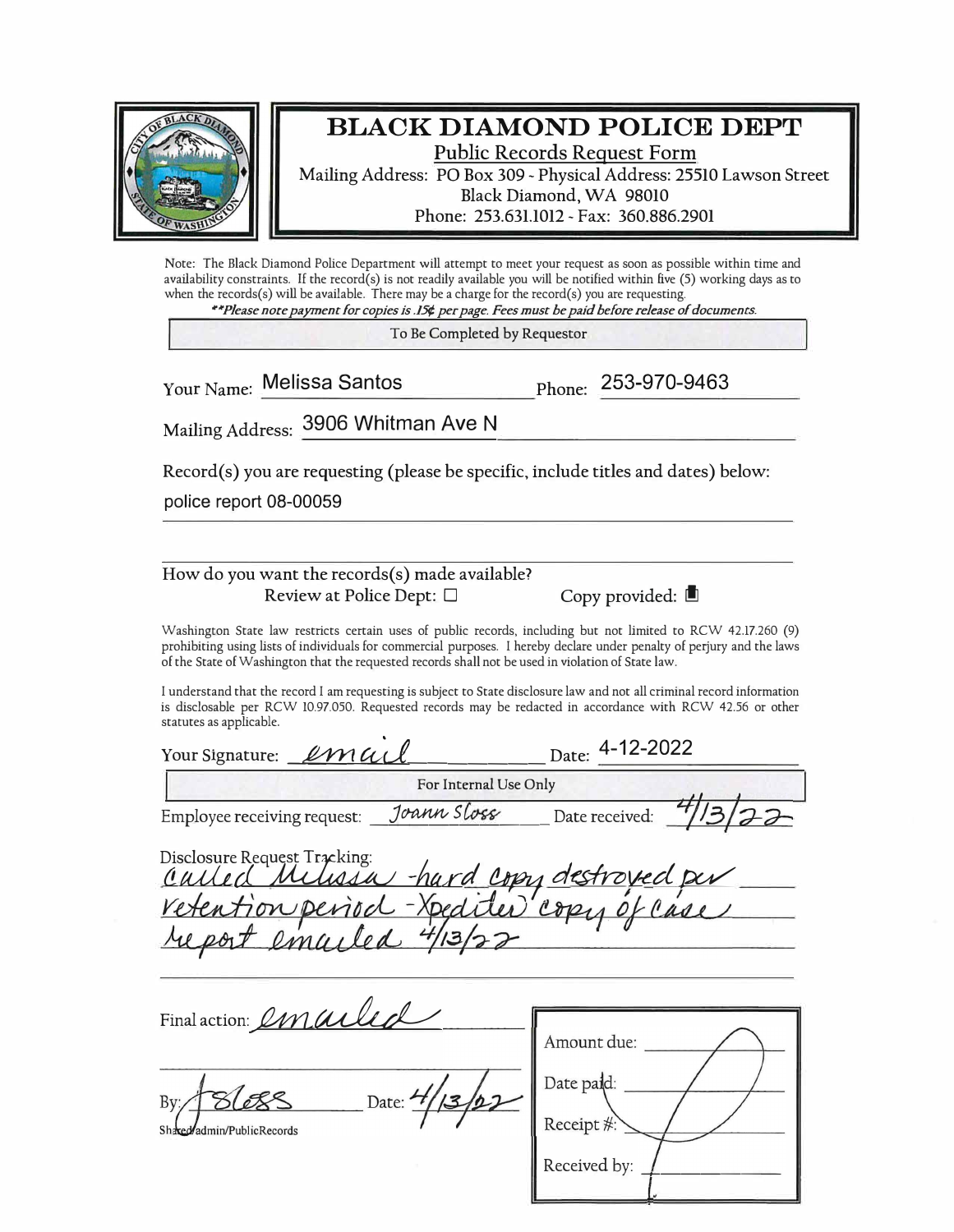|                                             | <b>INCIDENT REPORT</b>                                        |                        |                       |                                                                                       |                    |                                           |                    |                               |                        | Page                                       | 1   |
|---------------------------------------------|---------------------------------------------------------------|------------------------|-----------------------|---------------------------------------------------------------------------------------|--------------------|-------------------------------------------|--------------------|-------------------------------|------------------------|--------------------------------------------|-----|
|                                             |                                                               |                        |                       |                                                                                       |                    |                                           |                    | <b>INCIDENT NO</b>            |                        |                                            |     |
|                                             |                                                               |                        |                       | Agency: Black Diamond Police Department                                               |                    |                                           |                    |                               | 08-00059               |                                            |     |
| <b>Incident Type</b><br><b>Adult Arrest</b> |                                                               | <b>Alcohol Related</b> |                       | Incident Classification                                                               |                    | #1                                        | att<br>о           |                               |                        | #2                                         | att |
| <b>Drug Related</b>                         |                                                               | <b>Vehicle</b>         |                       | VUCSA                                                                                 |                    |                                           |                    |                               |                        |                                            | П   |
|                                             |                                                               |                        |                       | <b>Responding To</b>                                                                  |                    | <b>Assignment</b>                         |                    |                               |                        | <b>Estimated Total Property Loss</b>       |     |
|                                             |                                                               |                        |                       |                                                                                       |                    |                                           |                    |                               |                        |                                            |     |
| <b>Reported On</b>                          | Date/Time                                                     |                        | <b>Occurred From</b>  | Date/Time                                                                             | <b>Occurred To</b> |                                           | Date/Time          | <b>Beat of Occurrence</b>     |                        | <b>District</b>                            |     |
| <b>THU</b><br><b>Dispatch Time</b>          | 01/24/2008 22:41                                              | <b>Arrived Time</b>    |                       | <b>Cleared Time</b>                                                                   |                    |                                           | <b>Report Date</b> |                               |                        | <b>Report Time</b>                         |     |
|                                             |                                                               |                        |                       |                                                                                       |                    |                                           |                    |                               |                        |                                            |     |
| <b>Primary Charge</b>                       |                                                               |                        |                       |                                                                                       |                    |                                           | 01/25/2008         |                               | 00:40                  | <b>UCR/NCIC Code</b>                       |     |
|                                             |                                                               |                        |                       |                                                                                       |                    |                                           |                    |                               |                        |                                            |     |
| <b>Additional Charges</b>                   |                                                               |                        |                       | RCW69.50.4013 Possession of Controlled Substance                                      |                    |                                           |                    |                               |                        | ı                                          |     |
|                                             |                                                               |                        |                       |                                                                                       |                    |                                           |                    |                               |                        |                                            |     |
| Location of Incident:                       |                                                               |                        |                       | RCW69.41.030 Possession of Legend Drug, RCW69.50.412 Possession of Drug Paraphernalia |                    |                                           |                    | Location Name (if applicable) |                        |                                            |     |
| Relative Location [X]                       |                                                               |                        |                       |                                                                                       |                    |                                           |                    |                               |                        |                                            |     |
|                                             | Type of Premise (For Vehicles State Where Parked) Entry Point |                        |                       | Address <b>Externey LN and Roberts DR, Black Diamond, WA 98010</b>                    | Method             |                                           |                    |                               | Weapon/Tool/Force Used |                                            |     |
|                                             |                                                               |                        |                       |                                                                                       |                    |                                           |                    |                               |                        |                                            |     |
| <b>Security</b>                             |                                                               |                        |                       | Evidence                                                                              |                    |                                           |                    |                               |                        |                                            |     |
|                                             |                                                               |                        |                       |                                                                                       |                    |                                           |                    |                               |                        |                                            |     |
| <b>Officer Involved</b>                     |                                                               |                        |                       |                                                                                       |                    |                                           |                    |                               |                        |                                            |     |
|                                             |                                                               |                        |                       |                                                                                       |                    |                                           |                    |                               |                        |                                            |     |
| Chatterson                                  |                                                               |                        |                       |                                                                                       |                    |                                           | 騡<br>10 X          |                               |                        |                                            | 88  |
| <b>Suspects</b><br>Code                     | Name: Last, First, Middle                                     |                        |                       |                                                                                       |                    | 新鲜<br><b>Race/Ethnicity</b><br><b>Sex</b> |                    |                               |                        | Date of Birth/Age                          |     |
| A-1                                         |                                                               |                        | Westberg, Jenee Amber |                                                                                       |                    | F                                         |                    |                               |                        |                                            |     |
| <b>Confidentiality</b>                      | Address: Street, City, State, ZIP                             |                        |                       |                                                                                       |                    |                                           | <b>White/Unkno</b> |                               |                        | 01/30/1976 31<br><b>Home Phone</b><br>Ext. |     |
|                                             |                                                               |                        |                       | 32830 SE 309th ST, Ravensdale, WA 98051                                               |                    |                                           |                    |                               |                        | (360) 886-1645                             |     |
|                                             | Place of Employment/School/Address                            |                        |                       |                                                                                       |                    |                                           | Occupation         |                               |                        | <b>Business Phone</b><br>Ext.              |     |
|                                             |                                                               |                        |                       |                                                                                       |                    |                                           |                    |                               |                        |                                            |     |
| <b>Charge Level Description</b>             |                                                               |                        |                       |                                                                                       |                    |                                           |                    |                               |                        | <b>UCR/NCIC Code</b>                       |     |
| F                                           |                                                               |                        |                       | RCW69.50.4013 Possession of Controlled Substance                                      |                    |                                           |                    |                               |                        |                                            |     |
| Warrant#                                    |                                                               | Court                  |                       | Judge                                                                                 |                    |                                           |                    |                               | Bail                   |                                            |     |
|                                             |                                                               |                        |                       |                                                                                       |                    |                                           |                    |                               |                        |                                            |     |
| <b>Charge Level Description</b>             |                                                               |                        |                       |                                                                                       |                    |                                           |                    |                               |                        | <b>UCR/NCIC Code</b>                       |     |
| М                                           |                                                               |                        |                       | RCW69.41.030 Possession of Legend Drug                                                |                    |                                           |                    |                               |                        | 7                                          |     |
| Warrant #                                   |                                                               | Court                  |                       | Judge                                                                                 |                    |                                           |                    |                               | Bail                   |                                            |     |
|                                             |                                                               |                        |                       |                                                                                       |                    |                                           |                    |                               |                        |                                            |     |
| <b>Charge Level Description</b>             |                                                               |                        |                       |                                                                                       |                    |                                           |                    |                               |                        | <b>UCR/NCIC Code</b>                       |     |
| М                                           |                                                               |                        |                       | RCW69.50.412 Possession of Drug Paraphernalia                                         |                    |                                           |                    |                               |                        | 7                                          |     |
| Warrant #                                   |                                                               | Court                  |                       | Judge                                                                                 |                    |                                           |                    |                               | Bail                   |                                            |     |
|                                             |                                                               | <b>IHair</b>           |                       |                                                                                       |                    |                                           |                    |                               |                        |                                            |     |
| <b>Height</b>                               | Weight   Build                                                |                        | Eyes                  | <b>Descriptors</b>                                                                    |                    |                                           |                    |                               |                        |                                            |     |
| 5'03"                                       | 128   Normal                                                  | Brown                  | <b>Brown</b>          |                                                                                       |                    |                                           |                    |                               |                        |                                            |     |
| <b>Driver's License</b>                     |                                                               | <b>State</b>           | Social Security No.   |                                                                                       | Other I.D.         |                                           |                    |                               |                        |                                            |     |
|                                             |                                                               | WA                     |                       |                                                                                       |                    |                                           |                    |                               |                        |                                            |     |

| I.D No./Name of Reporting Officer          | <b>Prep Date/Time</b> | Approval                               | Date/Time        | <b>Distribution</b> |
|--------------------------------------------|-----------------------|----------------------------------------|------------------|---------------------|
|                                            |                       |                                        |                  | Records             |
| 1506 Dunn, Heather M                       |                       | 01/25/2008 00:36   Kiblinger, Jamey K. | 03/04/2008 14:43 |                     |
| <b>RECORDS</b><br><b>DISTRIBUTION DATE</b> | BY.                   |                                        | Supervisor       |                     |
|                                            |                       |                                        |                  |                     |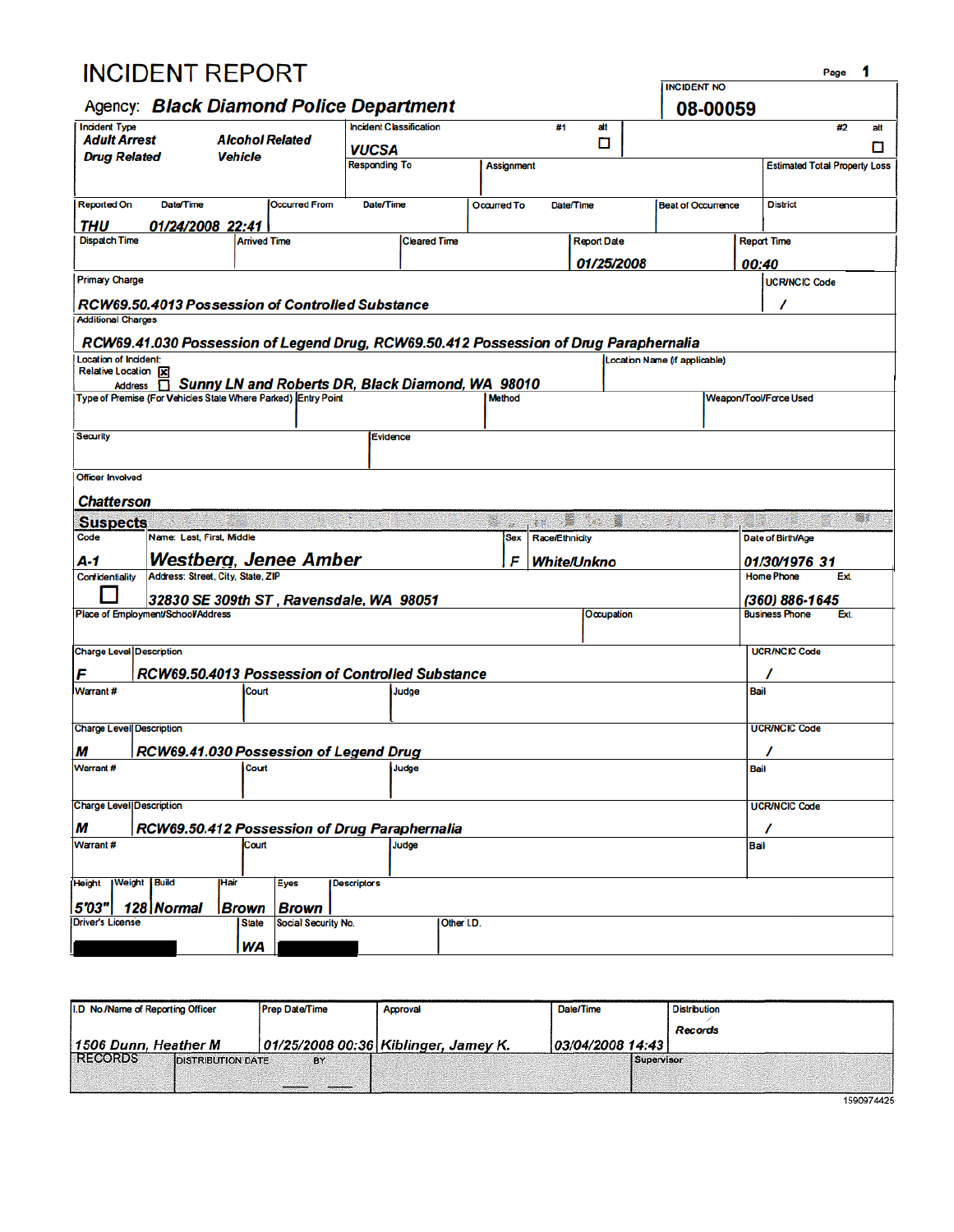|                                                                            |                                                                                  |           | <b>INCIDENT REPORT CONTINUED</b> |                                              |                                           |                 |                                         |                                             |                                  |              | 2<br>Page                |
|----------------------------------------------------------------------------|----------------------------------------------------------------------------------|-----------|----------------------------------|----------------------------------------------|-------------------------------------------|-----------------|-----------------------------------------|---------------------------------------------|----------------------------------|--------------|--------------------------|
|                                                                            |                                                                                  |           |                                  |                                              |                                           |                 | Incident Classification                 |                                             |                                  | Incident No. |                          |
|                                                                            | <b>AGENCY</b><br><b>Black Diamond Police Department</b><br><b>VUCSA</b>          |           |                                  |                                              |                                           |                 |                                         | 08-00059                                    |                                  |              |                          |
| <b>Vehicles</b>                                                            |                                                                                  |           |                                  |                                              |                                           |                 |                                         |                                             |                                  |              |                          |
| Code<br>Impound E<br>License No.<br>Stolen<br>Recovered L<br>Victim $\Box$ |                                                                                  |           |                                  |                                              |                                           |                 | License State License Year License Type |                                             | <b>VIN/HIN</b>                   |              |                          |
| $V-1$                                                                      | Stored<br>Evidence [                                                             | Abandoned | Suspect<br>Hold<br>Seized I      |                                              | 778LSP                                    |                 | WA                                      |                                             | 01/2008   Passenger Car          |              | <i>ihmab522xec009030</i> |
| Year                                                                       | Make                                                                             |           | Model                            | <b>Body Style</b>                            |                                           | Color           |                                         |                                             | Special Features/Description     |              |                          |
| 1984                                                                       | Silver/Alum<br><b>Honda</b><br>Pre<br>Nothing of value left in yehicle<br>2 Door |           |                                  |                                              |                                           |                 |                                         |                                             |                                  |              |                          |
|                                                                            | Same as Person#<br><b>Registered Owner</b><br>Name:                              |           |                                  |                                              |                                           |                 |                                         |                                             | Ext.<br>Home Phone               |              |                          |
|                                                                            | Philpot, Laura K                                                                 |           |                                  |                                              |                                           |                 |                                         |                                             |                                  |              |                          |
|                                                                            | <b>Vehicle Disposition</b>                                                       |           |                                  | Registered Owner's Address, City, State, ZIP |                                           |                 |                                         |                                             |                                  | Value \$     |                          |
| Inceft at Scene                                                            | Driven Away [x] Towed                                                            |           |                                  |                                              | 21621 SE 255th PL, Maple Valley, WA 98038 |                 |                                         |                                             |                                  |              |                          |
| Locked                                                                     | Keys in<br>Vehicle                                                               |           | Delinquent<br>Payment            | <b>Victim</b><br>Drivable<br><b>Consent</b>  | <b>Estimated Damage</b>                   |                 |                                         | Damage                                      | Shade in                         |              | 3                        |
|                                                                            |                                                                                  |           |                                  |                                              |                                           |                 |                                         | $\Box$ Window $\Box$ Interior<br>$\Box$ Top | Damaged Area<br>$\Box$ Underside |              | 9                        |
| Tow Company                                                                |                                                                                  |           |                                  | Hold Requested Bv:                           |                                           |                 |                                         | <b>Hold For</b>                             |                                  |              | 5<br>10                  |
|                                                                            |                                                                                  |           |                                  |                                              |                                           |                 |                                         |                                             |                                  |              |                          |
| <b>Release</b>                                                             | Date                                                                             | Time      | Release No.                      | <b>Releasing Authority</b>                   |                                           | Owner           | Date                                    | Time                                        | Operator's Name                  |              |                          |
| Info                                                                       |                                                                                  |           |                                  |                                              |                                           | <b>Notified</b> |                                         |                                             |                                  |              |                          |
| <b>Narrative</b>                                                           |                                                                                  |           |                                  |                                              |                                           |                 |                                         |                                             |                                  |              |                          |

**I am commissioned by the City of Black Diamond to enforce the laws of the State of Washington and the City of Black Diamond. This investigation occurred within the City Limits of Black Diamond, Washington on the times and dates listed below.** 

On 01/24/08 at approx. 2241 hours, I was on routine patrol at Sunny LN and Roberts DR. A silver colored Honda, WA State plate number 778LSP passed me and I ran the plate number for routine stolen. The return showed the vehicle tabs to be expired 01/20/08. I caught up to the vehicle and initiated a traffic stop at Roberts DR and 3rd AVE.

I made contact with the female driver of the vehicle. I immediately saw a King County badge sitting on her lap. I advised the driver why I stopped her and asked for her license, registration and vehicle insurance. As I was speaking with the driver, later identified as Jenee A. Westberg (DOB: 01/30/76), I could smell an overwhelming odor of marijuana coming from inside the vehicle. Westberg advised me that she had recently purchased the vehicle and was on her way home after riding her horse. I asked Westberg who she worked for and she stated she worked for King County Animal Control. She later advised me she did not have any vehicle insurance. I returned to my vehicle and asked for Narcotics K9 handler, Officer Chatterson, to respond to my location.

Upon Officer Chatterson's arrival, we both recontacted Westberg and spoke with her. Officer Chatterson asked Westberg if there was any marijuana in the vehicle and advised her we could smell the odor of marijuana coming from her vehicle. Westberg advised us that her dog (that was in the vehicle at the time) had just rolled in dead salmon along the river and that was the odor we were smelling. From my training and experience, I positively recognized the odor coming from the vehicle as marijuana. We advised Westberg that we were very sure the odor was not dead salmon and asked Westberg when the last time was that she smoked marijuana. Westberg denied smoking any marijuana and then stated she had just come from a house where others were smoking marijuana. Officer Chatterson advised Westberg that the odor was too strong and that it smelled as if she had smoked the marijuana in her vehicle. Westberg denied smoking any marijuana until I advised her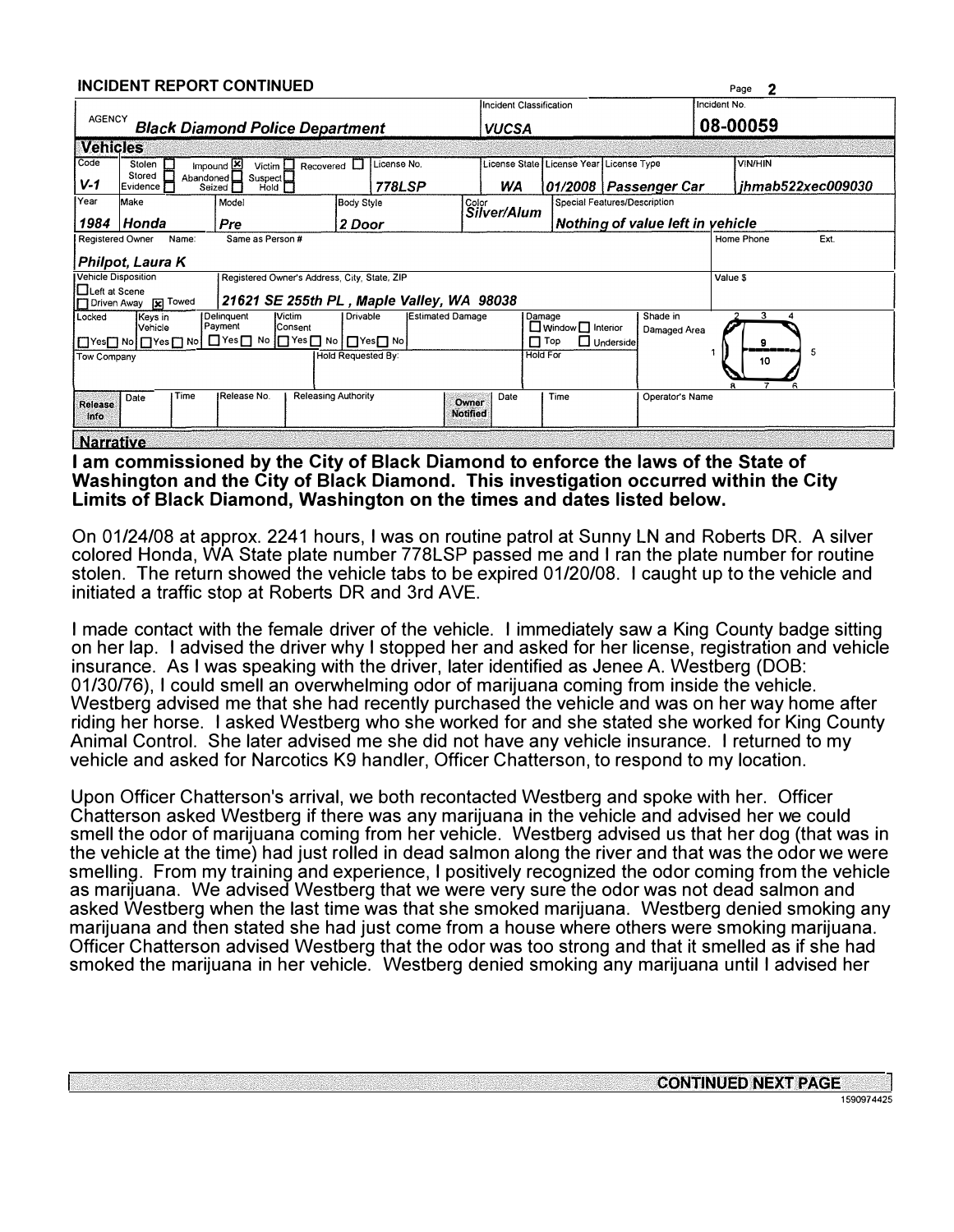| <b>INCIDENT REPORT CONTINUED</b>                              |                                | Page         |
|---------------------------------------------------------------|--------------------------------|--------------|
|                                                               | <b>Incident Classification</b> | Incident No. |
| AGENCY <sup>®</sup><br><b>Black Diamond Police Department</b> | <b>VUCSA</b>                   | 08-00059     |

that I wanted her to step out of the vehicle. Westberg then stated she had smoked "a few hits" of marijuana at her parents house approx. 20 minutes prior. She then handed Officer Chatterson a glass smoking pipe from her coat pocket which she stated she had just smoked her marijuana out of. The pipe still contained a partially burnt "bowl" of marijuana (HD5). I asked Westberg to step out of the vehicle, which she did, and advised her she was under arrest for investigation of possession of marijuana. I searched Westberg and placed her in the rear of my patrol vehicle. I asked Westberg if she would be willing to do voluntary field sobriety tests and she stated she would not. I asked Westberg if she had been recently arrested for anything and she stated she had been arrested for shoplifting. Westberg repeatedly asked if I would just let her drive home because she was the on-call animal control officer for the evening. After telling her that it was probably not a good idea that she was the on-call officer because she had just smoked marijuana, Westberg advised that she had lied and was not supposed to be to work until the next morning. Officer Chatterson read Westberg her Miranda warnings from a printed card, which she stated she understood and agreed to speak with us. Westberg advised there was no more marijuana in the vehicle and that we might find a plastic baggie that contained marijuana residue inside the vehicle.

Officer Chatterson applied K9 Sabre to the interior/exterior of the vehicle and found no illegal substances. Officer Chatterson did locate two open 12 oz. bottles of Smirnoff alcohol that still had moisture in the bottom of the bottles. Search of Westberg's purse, I located 4 prescription bottles, none of which showed to be prescribed to Westberg. One of the prescription bottles had the label torn off other than the lower left hand corner which indicated the pills in the bottle were hydrocodone. There were 17 pills in the bottle (HD1). A second prescription bottle filled at Safeway indicated that the pills were a generic type of Darvocet and prescribed to Sarah A. Woodriff. There was one pill in the bottle (HD2). I asked Westberg who Woodriff was and she stated that Woodriff was a dog and the pills were prescribed to that dog. I confronted Westberg that Safeway does not fill prescriptions for animals and that she was lying to me. She then told me she was sorry and that her friend, Sarah Woodriff, had left the pills at her house and she was returning them to her. She then later changed her story again and stated Woodriff had given her the pills after Woodriff gave birth to a child. A third prescription bottle located in Westberg's purse was from Wilderness Vet Clinic in Maple Valley. The bottle label advised it contained Ace 25mg, which I later learned was not a controlled substance. The bottle contained two types of pills, both yellow in color. One type of pill was labeled 4333 (5.5 pills located) and the second type of pill was labeled 02/20 (2 pills located) (HD3). A fourth prescription bottle found in Westberg's purse contained 6 pills. The bottle label had been removed and the pills were labeled IBU 800 (HD4). Westberg advised me that she had been injured at work by lifting a heavy dog and missed a day of work due to that injury. She stated that was why she was taking the medications.

Westberg requested I contact her Sergeant from King County Animal Control, Sgt. Steve Couvion. She requested Sgt. Couvion come to the scene to take possession of her dog. I contacted Sgt. Couvion and advised him of my contact with Westberg. He stated he was the on-call officer for the evening and would come to the scene.

Upon Sgt. Couvion's arrival, he took custody of Westberg's dog from the vehicle. I advised him that Westberg was in custody for felony VUCSA. I advised that she would not be booked into jail but that the charges would be forwarded to the King County Prosecutor's Office. I advised Sgt. Couvion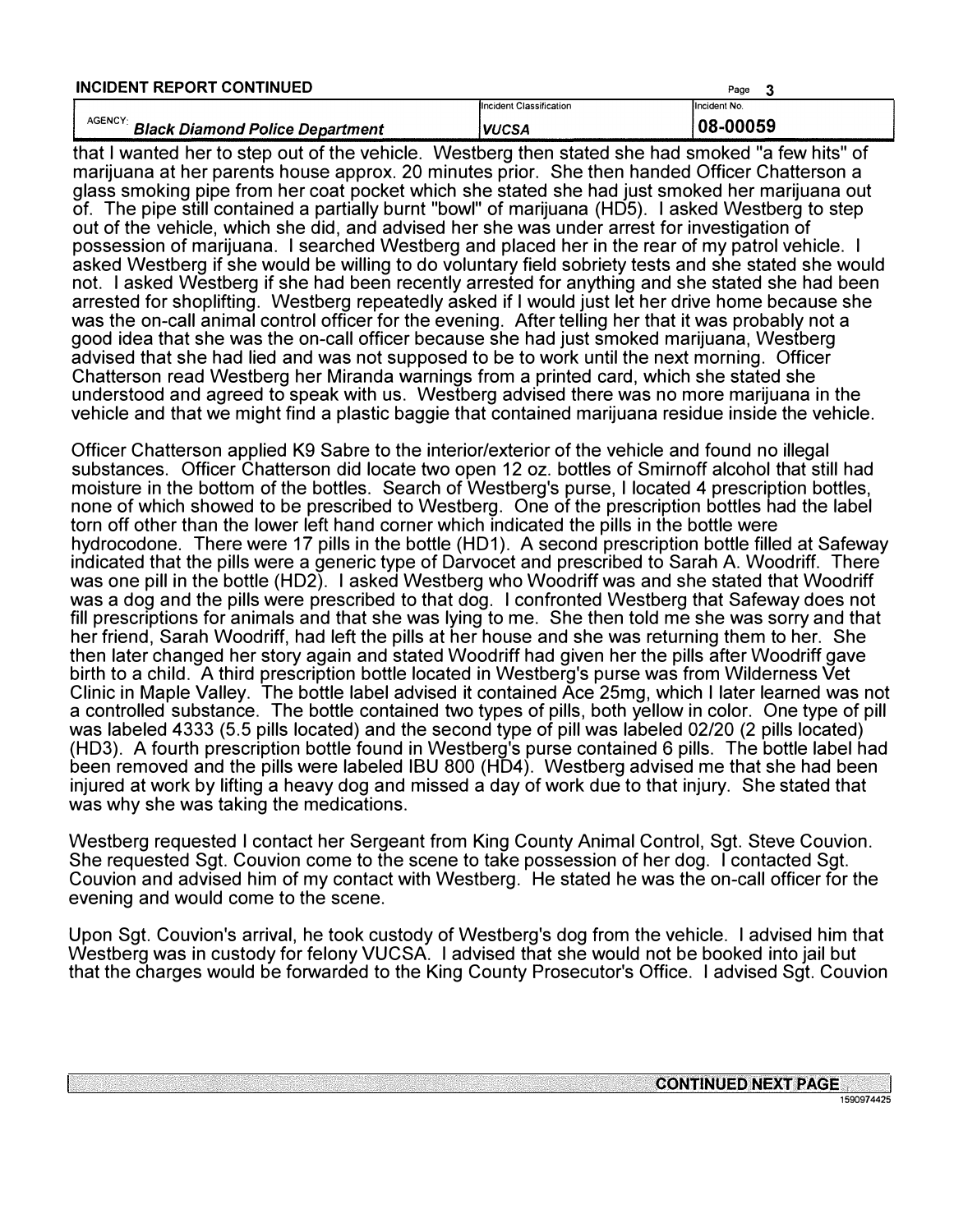| <b>INCIDENT REPORT CONTINUED</b>                        | Page                    |              |  |  |  |
|---------------------------------------------------------|-------------------------|--------------|--|--|--|
|                                                         | Incident Classification | Hncident No. |  |  |  |
| <b>AGENCY</b><br><b>Black Diamond Police Department</b> | VUCSA                   | 08-00059     |  |  |  |

that this was not a professional courtesy and that cases such as these are often handled this way. Sgt. Couvion advised that he agreed and stated Westberg should be processed the same as any other subject.

At approx. 0018 hours, I cited Westberg for Open Container and No Valid Vehicle Insurance (BD0027234). I advised her charges of VUCSA, would be forwarded to the King County Prosecutor's Office and she was released to Sgt. Couvion. Her vehicle was impounded with Royal Towing of Black Diamond.

It should be noted that charges of DUI will not be forwarded due to insufficient evidence that being under the influence of marijuana affected her ability to drive.

All evidence items were transported to the Black Diamond police station and processed into evidence. The pills located in Westberg's purse will be sent to the WSP crime lab to confirm their content.

## **I certify under penalty of perjury under the laws of the state of Washington that the foregoing is true and correct**

**Signature of Officer Community Constraining Constraining Date/Place Signed**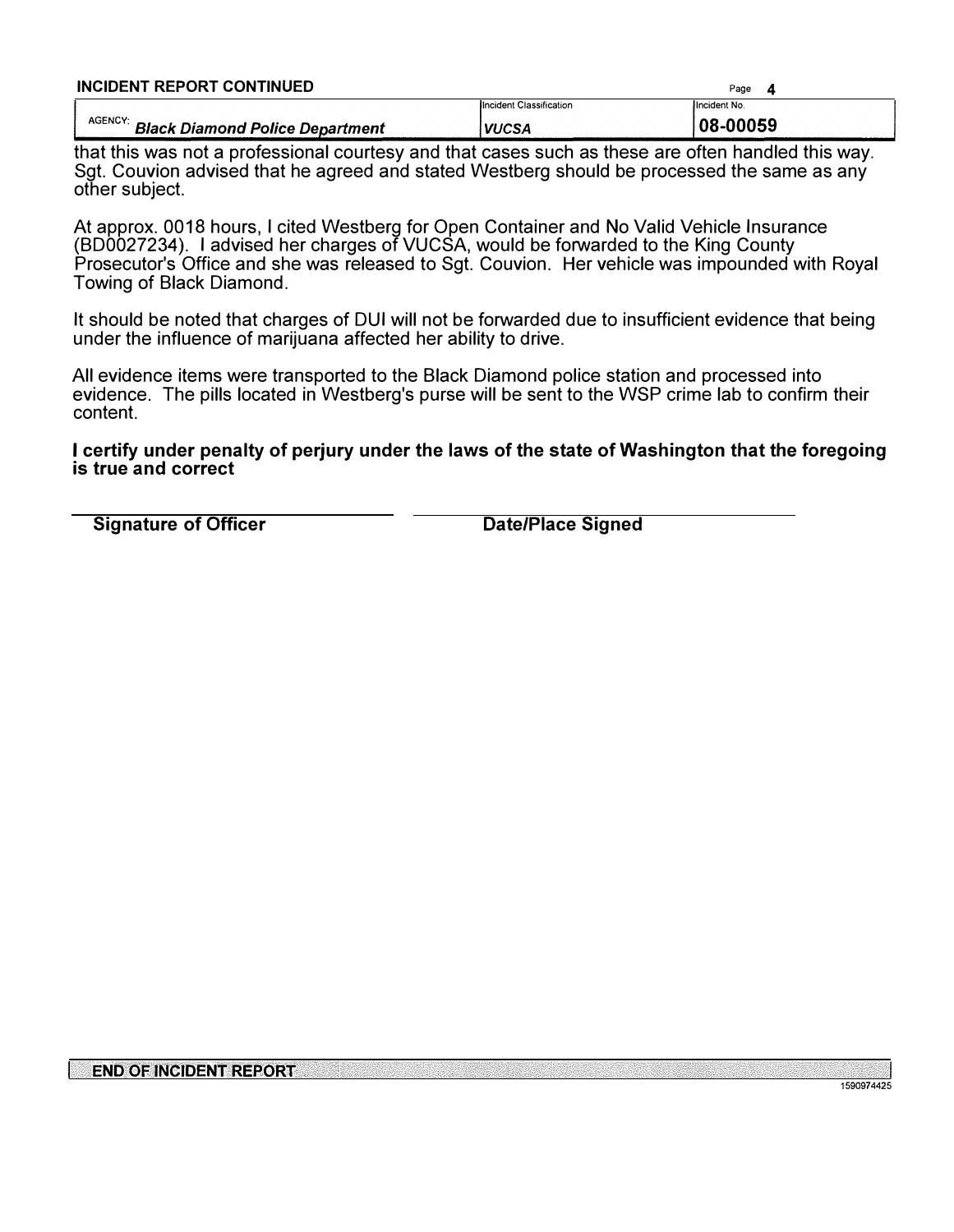## **Black Diamond Police Department**

|                                                                              |              |                                 | Diack Diamond Folice Department                                   |                       |             |                                                   | PAGE                     | <b>INCIDENT NO.</b>             |
|------------------------------------------------------------------------------|--------------|---------------------------------|-------------------------------------------------------------------|-----------------------|-------------|---------------------------------------------------|--------------------------|---------------------------------|
|                                                                              |              |                                 | <b>PROPERTY/EVIDENCE REPORT</b>                                   |                       |             |                                                   | 1                        | 08-00059                        |
| DATE                                                                         |              | <b>INCIDENT CLASSIFICATION</b>  |                                                                   |                       |             |                                                   |                          | <b>DIVISION</b>                 |
| 01/25/2008<br><b>CRIME DATE</b>                                              | <b>VUCSA</b> | <b>INCIDENT LOCATION</b>        |                                                                   |                       |             |                                                   |                          | <b>Patrol</b>                   |
|                                                                              |              |                                 | Sunny LN and Roberts DR, Black Diamond, WA 98010                  |                       |             |                                                   |                          | <b>KEY CASE NUMBER</b>          |
| <b>REPORTING OFFICER</b>                                                     |              |                                 |                                                                   |                       |             |                                                   |                          | ID                              |
| <b>Dunn, Heather M</b>                                                       |              |                                 |                                                                   |                       |             |                                                   |                          | 1506                            |
| <b>ASSSIGNED DETECTIVE</b>                                                   |              |                                 |                                                                   | ID                    |             |                                                   | DETECTIVE'S PHONE NUMBER | <b>DETECTIVE'S STATION/UNIT</b> |
|                                                                              |              |                                 |                                                                   |                       |             |                                                   |                          |                                 |
| PERSON SUBMITTING (OTHER THAN DEPARTMENT)                                    |              |                                 |                                                                   | <b>OUTSIDE AGENCY</b> |             |                                                   |                          | <b>OUTSIDE AGENCY CASE NO.</b>  |
|                                                                              |              |                                 |                                                                   |                       |             |                                                   |                          |                                 |
| <b>ADDRESS</b>                                                               |              |                                 |                                                                   |                       |             |                                                   |                          | PHONE                           |
|                                                                              |              |                                 |                                                                   |                       |             |                                                   |                          | LAB SERVICE?                    |
|                                                                              |              |                                 | <b>HAS OTHER EVIDENCE BEEN PREVIOUSLY SUBMITTED ON THIS CASE?</b> |                       |             |                                                   |                          | Yes                             |
| <b>EVIDENCE INFORMATION SECTION</b>                                          |              |                                 |                                                                   |                       |             |                                                   |                          |                                 |
| ITEM#                                                                        |              | LAB SERVICE? I ITEM DESCRIPTION |                                                                   |                       |             |                                                   | QUANTITY                 |                                 |
| HD1<br><b>Yes</b><br><b>MAKE</b>                                             |              | Rx bottle 17 pills              |                                                                   |                       |             |                                                   |                          |                                 |
|                                                                              |              |                                 | <b>MODEL</b>                                                      | CALIBER               |             | VALUE                                             |                          | PLACE BAR CODE LABEL            |
| Hydrocodone<br><b>ID/SERIAL NUMBER</b>                                       |              |                                 | <b>EVIDENCETYPE</b>                                               | FILE CONTROL#         |             |                                                   |                          | <b>HERE</b>                     |
|                                                                              |              |                                 | <b>Found Narcotics</b>                                            |                       |             |                                                   |                          |                                 |
| <b>PROP. AFFILIATION</b>                                                     |              | <b>NAME</b>                     |                                                                   |                       |             | <b>SEARCH WARRANT?</b>                            |                          |                                 |
| <b>Suspect</b>                                                               |              |                                 | <b>Westberg, Jenee Amber</b>                                      |                       |             | FINDER WISHES TO CLAIM?                           |                          |                                 |
|                                                                              |              |                                 |                                                                   |                       |             |                                                   |                          |                                 |
| LAB SERVICE?<br>ITEM#                                                        |              | <b>ITEM DESCRIPTION</b>         |                                                                   |                       |             |                                                   | QUANTITY                 |                                 |
| HD <sub>2</sub><br><b>Yes</b>                                                |              | Rx bottle 1 pill                |                                                                   |                       |             |                                                   |                          |                                 |
| <b>MAKE</b>                                                                  |              |                                 | MODEL                                                             | CALIBER               |             | <b>VALUE</b>                                      |                          | PLACE BAR CODE LABEL            |
| Darvocet<br><b>ID/SERIAL NUMBER</b><br><b>EVIDENCETYPE</b><br>FILE CONTROL # |              |                                 |                                                                   |                       | <b>HERE</b> |                                                   |                          |                                 |
|                                                                              |              |                                 | <b>Found Narcotics</b>                                            |                       |             |                                                   |                          |                                 |
| PROP. AFFILIATION                                                            |              | <b>NAME</b>                     |                                                                   |                       |             | SEARCH WARRANT?                                   |                          |                                 |
| <b>Suspect</b>                                                               |              |                                 | <b>Westberg, Jenee Amber</b>                                      |                       |             | FINDER WISHES TO CLAIM?                           |                          |                                 |
|                                                                              |              |                                 |                                                                   |                       |             |                                                   |                          |                                 |
| ITEM#                                                                        |              | LAB SERVICE? ITEM DESCRIPTION   |                                                                   |                       |             |                                                   | QUANTITY                 |                                 |
| HD3<br>Yes                                                                   |              |                                 | Rx Bottle 7.5 pills (2 types)                                     |                       |             |                                                   |                          |                                 |
| <b>MAKE</b>                                                                  |              |                                 | MODEL                                                             | CALIBER               |             | VALUE                                             |                          | PLACE BAR CODE LABEL            |
| unknown<br><b>ID/SERIAL NUMBER</b>                                           |              |                                 | <b>EVIDENCE TYPE</b>                                              | FILE CONTROL #        |             |                                                   |                          | <b>HERE</b>                     |
|                                                                              |              |                                 | <b>Found Narcotics</b>                                            |                       |             |                                                   |                          |                                 |
| <b>PROP. AFFILIATION</b>                                                     |              | <b>NAME</b>                     |                                                                   |                       |             | <b>SEARCH WARRANT?</b>                            |                          |                                 |
| <b>Suspect</b>                                                               |              |                                 | <b>Westberg, Jenee Amber</b>                                      |                       |             | FINDER WISHES TO CLAIM?                           |                          |                                 |
|                                                                              |              |                                 |                                                                   |                       |             |                                                   |                          |                                 |
| ITEM#                                                                        |              | LAB SERVICE?   ITEM DESCRIPTION |                                                                   |                       |             |                                                   | QUANTITY                 |                                 |
| HD4<br>No                                                                    |              | Rx bottle 6 pills               |                                                                   |                       |             |                                                   |                          |                                 |
| <b>MAKE</b>                                                                  |              |                                 | <b>MODEL</b>                                                      | CALIBER               |             | VALUE                                             |                          | PLACE BAR CODE LABEL            |
| <b>Ibuprofen 800</b><br><b>ID/SERIAL NUMBER</b>                              |              |                                 | <b>EVIDENCE TYPE</b>                                              | FILE CONTROL #        |             |                                                   |                          | <b>HERE</b>                     |
|                                                                              |              |                                 | <b>Found Narcotics</b>                                            |                       |             |                                                   |                          |                                 |
| PROP. AFFILIATION                                                            |              | <b>NAME</b>                     |                                                                   |                       |             | <b>SEARCH WARRANT?</b>                            |                          |                                 |
|                                                                              |              |                                 |                                                                   |                       |             | FINDER WISHES TO CLAIM?                           |                          |                                 |
|                                                                              |              |                                 |                                                                   |                       |             |                                                   |                          |                                 |
| ITEM#                                                                        |              | LAB SERVICE?   ITEM DESCRIPTION |                                                                   |                       |             |                                                   | QUANTITY                 |                                 |
| HD5<br>No                                                                    |              |                                 | <b>Glass Smoking Pipe</b>                                         |                       |             |                                                   |                          |                                 |
| <b>MAKE</b>                                                                  |              |                                 | <b>MODEL</b>                                                      | CALIBER               |             | VALUE                                             |                          | PLACE BAR CODE LABEL            |
| <b>ID/SERIAL NUMBER</b>                                                      |              |                                 | <b>EVIDENCE TYPE</b>                                              | FILE CONTROL #        |             |                                                   |                          | <b>HERE</b>                     |
|                                                                              |              |                                 |                                                                   |                       |             |                                                   |                          |                                 |
| PROP. AFFILIATION                                                            |              | <b>NAME</b>                     | <b>Found Narcotics</b>                                            |                       |             |                                                   |                          |                                 |
| <b>Suspect</b>                                                               |              |                                 | <b>Westberg, Jenee Amber</b>                                      |                       |             | <b>SEARCH WARRANT?</b><br>FINDER WISHES TO CLAIM? |                          |                                 |
|                                                                              |              |                                 |                                                                   |                       |             |                                                   |                          |                                 |
| <b>CONTINUED ON NEXT PAGE</b>                                                |              |                                 |                                                                   |                       |             |                                                   |                          | <b>PROPERTY/EVIDENCE FORM</b>   |